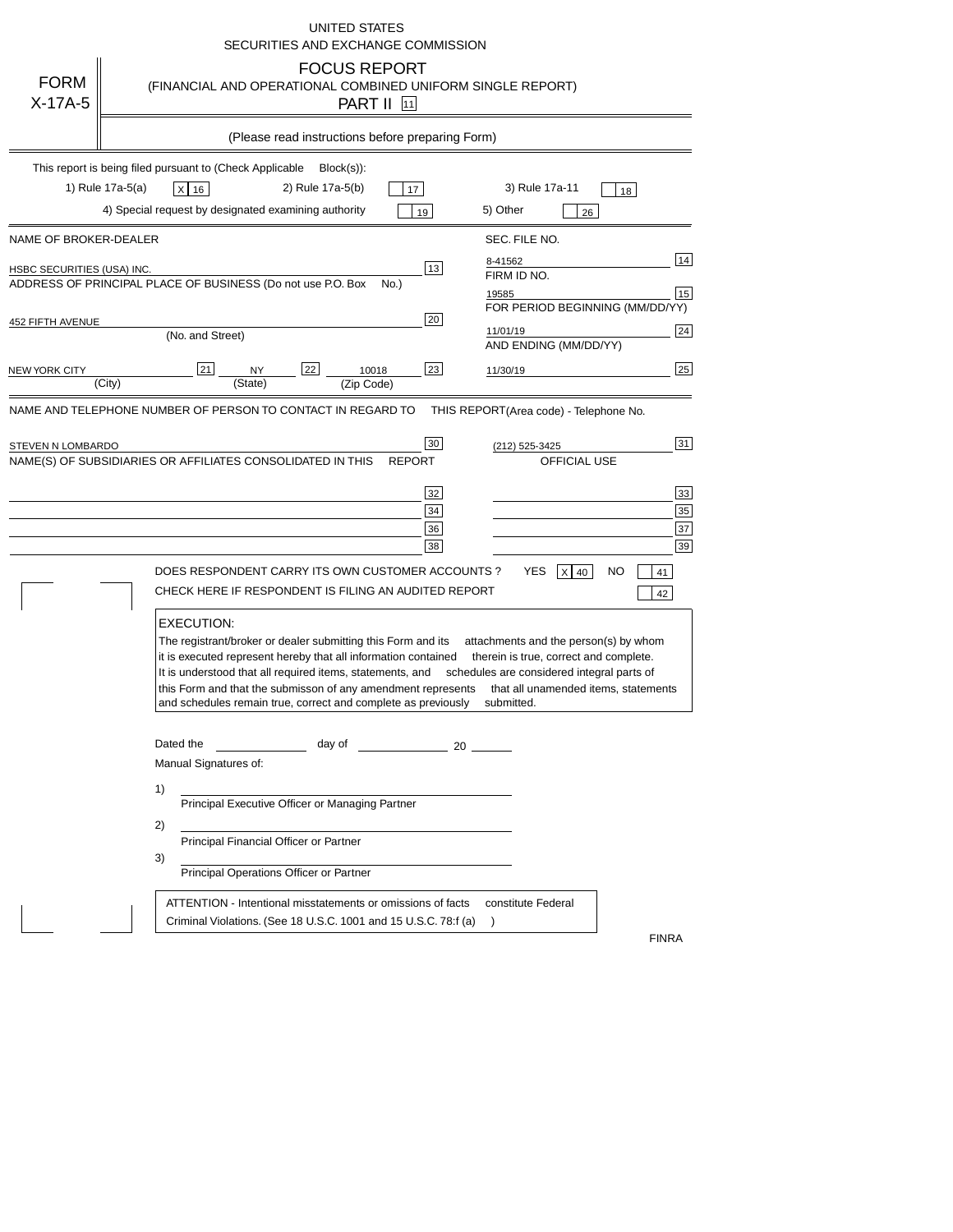| SUPPLEMENT TO                                            |
|----------------------------------------------------------|
| FINANCIAL AND OPERATIONAL COMBINED UNIFORM SINGLE REPORT |
| <b>PART II</b>                                           |

| <b>BROKER OR DEALER</b>                                                                                                                                      |                   |                             |
|--------------------------------------------------------------------------------------------------------------------------------------------------------------|-------------------|-----------------------------|
| HSBC SECURITIES (USA) INC.                                                                                                                                   | as of             | 11/30/19                    |
| STATEMENT OF SEGREGATION REQUIREMENTS AND FUNDS IN SEGREGATION<br>FOR CUSTOMERS TRADING ON U.S. COMMODITY EXCHANGES                                          |                   |                             |
| SEGREGATION REQUIREMENTS (Section 4d(2) of the CEAct)                                                                                                        |                   |                             |
| 1. Net ledger balance                                                                                                                                        |                   |                             |
| A. Cash                                                                                                                                                      |                   | \$<br>666,984,382 7010      |
| B. Securities (at market)                                                                                                                                    |                   | 865,609,752<br>7020         |
| 2. Net unrealized profit (loss) in open futures contracts<br>traded on a contract market                                                                     |                   | 7030<br>441,128,951         |
| 3. Exchange traded options                                                                                                                                   |                   |                             |
| A. Add market value of open option contracts purchased on a<br>contract market                                                                               |                   | 7032<br>332,421,834         |
| B. Deduct market value of open option contracts granted (sold)<br>on a contract market                                                                       |                   | 118, 128, 971) 7033         |
| 4. Net equity (deficit) (add lines 1, 2, and 3)                                                                                                              |                   | 2,188,015,948 7040          |
|                                                                                                                                                              |                   |                             |
| 5. Accounts liquidating to a deficit and accounts with debit<br>balances                                                                                     |                   |                             |
| - gross amount                                                                                                                                               | 7045<br>2,897,921 |                             |
| Less: amount offset by customer owned securities                                                                                                             | 2,897,921) 7047   | 7050                        |
| 6. Amount required to be segregated (add lines 4 and 5)                                                                                                      |                   | \$<br>2.188.015.948         |
| 7. Deposited in segregated funds bank accounts<br>A. Cash                                                                                                    |                   | 7070                        |
|                                                                                                                                                              |                   | 449,901,547                 |
| B. Securities representing investments of customers' funds<br>(at market)<br>in lieu of cash (at market)                                                     |                   | 7080<br>$\mathbf 0$<br>7090 |
| C. Securities held for particular customers or option customers                                                                                              |                   | 154,719,869                 |
| 8. Margins on deposit with derivatives clearing organizations<br>of contract markets<br>A. Cash                                                              |                   | 7100<br>\$                  |
| (at market)                                                                                                                                                  |                   | 142,200,033<br>7110         |
| B. Securities representing investments of customers' funds<br>C. Securities held for particular customers or option customers<br>in lieu of cash (at market) |                   | 677,055,187                 |
| 9. Net settlement from (to) derivatives clearing organizations<br>of contract markets                                                                        |                   | 7120<br>588,329,243<br>7130 |
| 10. Exchange traded options                                                                                                                                  |                   | (25,045,340)                |
| A. Value of open long option contracts                                                                                                                       |                   | 7132<br>332,421,834         |
| B. Value of open short option contracts                                                                                                                      |                   | 118,128,971 7133            |
| 11. Net equities with other FCMs                                                                                                                             |                   |                             |
| A. Net liquidating equity                                                                                                                                    |                   | 7140<br>(570, 152)          |
| B. Securities representing investments of customers' funds<br>(at market)                                                                                    |                   | 7160                        |
| C. Securities held for particular customers or option customers in lieu of cash (at market)                                                                  |                   | 7170<br>22,232,031          |
| 12. Segregated funds on hand (describe:                                                                                                                      |                   | 100,328,609 7150            |
| 13. Total amount in segregation (add lines 7 through 12)                                                                                                     |                   | 2,323,443,890 7180          |
| 14. Excess (deficiency) funds in segregation (subtract line 6 from line 13)                                                                                  |                   | \$<br>135,427,942 7190      |
| 15. Management Target Amount for Excess funds in segregation                                                                                                 |                   | \$<br>123,000,000 7194      |
| 16. Excess (deficiency) funds in segregation over (under) Management Target Amount Excess                                                                    |                   | \$<br>12,427,942 7198       |
|                                                                                                                                                              |                   |                             |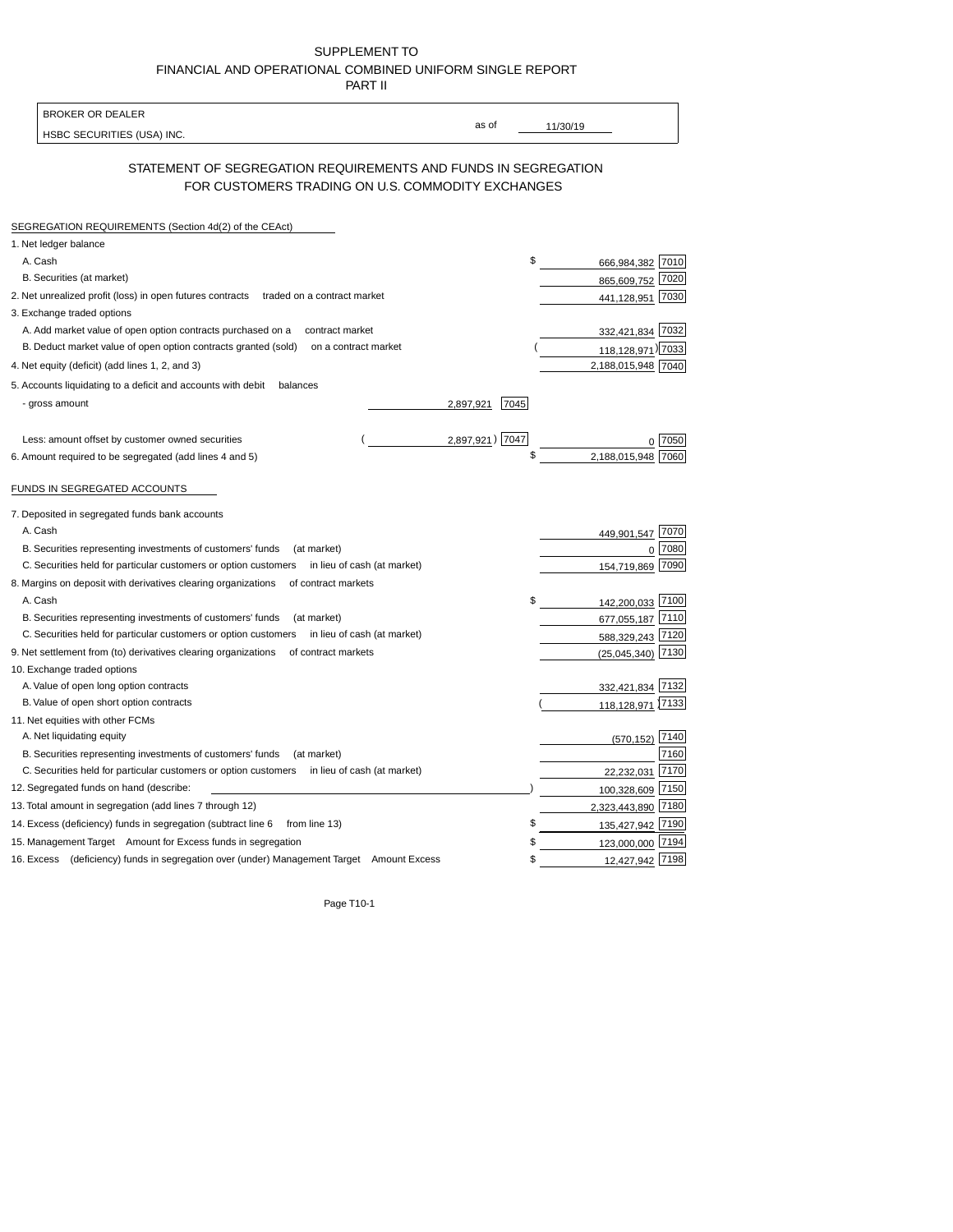| SUPPLEMENT TO                                            |
|----------------------------------------------------------|
| FINANCIAL AND OPERATIONAL COMBINED UNIFORM SINGLE REPORT |
| -----                                                    |

|                                                                                      | PART II                                |                   |
|--------------------------------------------------------------------------------------|----------------------------------------|-------------------|
| <b>BROKER OR DEALER</b><br>HSBC SECURITIES (USA) INC.                                |                                        | as of<br>11/30/19 |
| STATEMENT OF SEGREGATION REQUIREMENTS AND FUNDS IN SEGREGATION                       | FOR CUSTOMERS' DEALER OPTIONS ACCOUNTS |                   |
| 1. Amount required to be segregated in accordance<br>with Commission regulation 32.6 |                                        | \$<br>7200        |
| 2. Funds in segregated accounts                                                      |                                        |                   |
| A. Cash                                                                              | \$                                     | 7210              |
| B. Securities (at market)<br>C. Total                                                |                                        | 7220<br>7230      |
| 3. Excess (deficiency) funds in segregation                                          |                                        |                   |
| (subtract line 2.C from line 1)                                                      |                                        | 7240              |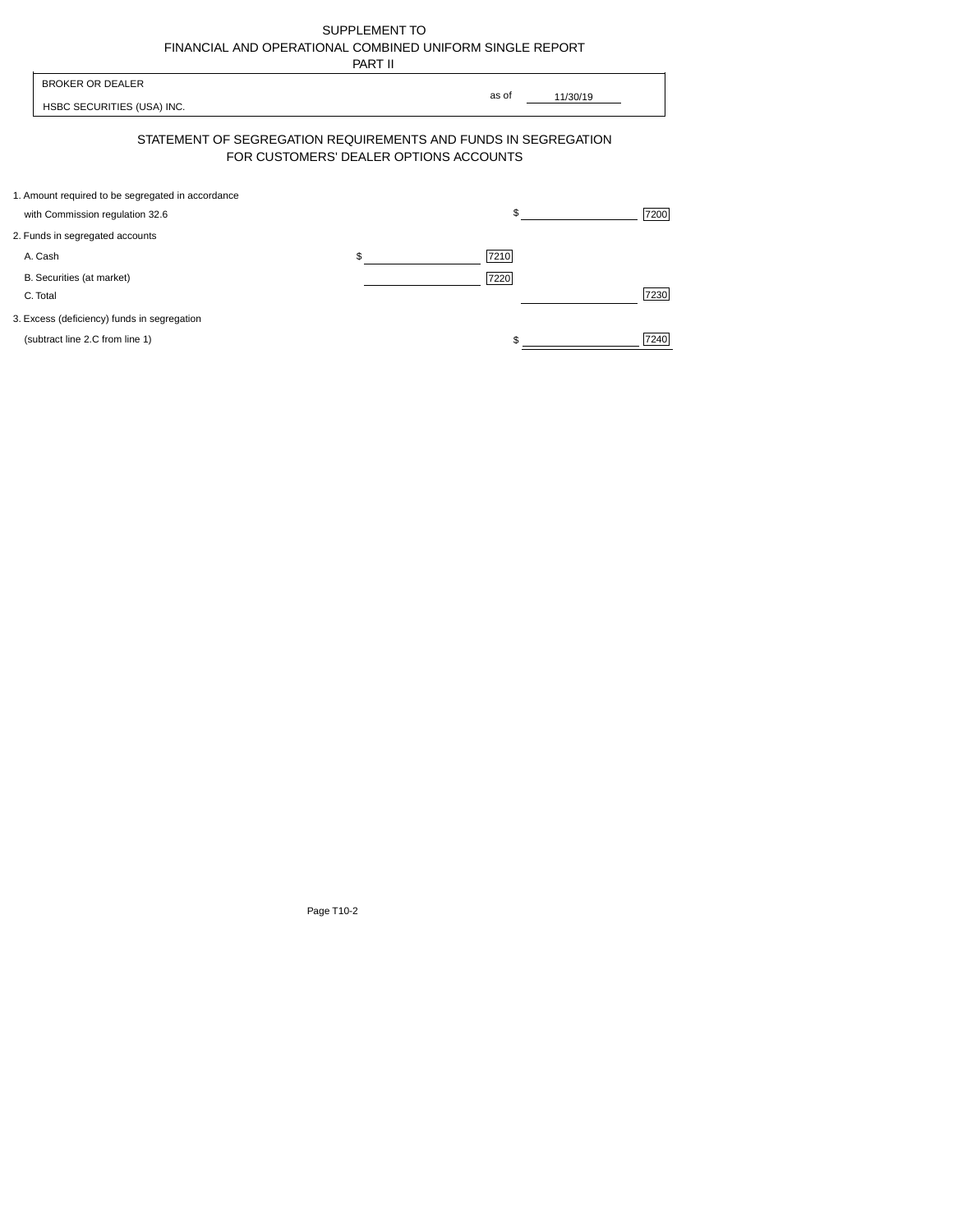SUPPLEMENT TO FINANCIALAND OPERATIONAL COMBINED UNIFORM SINGLE REPORT PART II

| BROKER OR DEALER             |       |          |
|------------------------------|-------|----------|
|                              | as of | 11/30/19 |
| I HSBC SECURITIES (USA) INC. |       |          |

## STATEMENT OF SECURED AMOUNTS AND FUNDS HELD IN SEPARATE ACCOUNTS PURSUANT TO COMMISSION REGULATION 30.7

## FOREIGN FUTURES AND FOREIGN OPTIONS SECURED AMOUNTS

| Amount required to be set aside pursuant to law, rule or<br>regulation of a foreign government<br>or a rule of a self-regulatory organization authorized<br>thereunder                       |                                    | \$                            | 7305         |
|----------------------------------------------------------------------------------------------------------------------------------------------------------------------------------------------|------------------------------------|-------------------------------|--------------|
| 1. Net ledger balance - Foreign Futures and Foreign Option Trading - All Customers<br>A. Cash<br><b>B.</b> Securities<br>(at market)                                                         |                                    | \$<br>73,837,693<br>9,858,890 | 7315<br>7317 |
| 2. Net unrealized profit (loss) in open futures contracts traded on a foreign                                                                                                                | board of trade                     | 9,605,123                     | 7325         |
| 3. Exchange traded options<br>A. Market value of open option contracts purchased on a foreign board of trade<br>B. Market value of open contracts granted (sold) on a foreign board of trade |                                    |                               | 7335<br>7337 |
| 4. Net equity (deficit) (add lines 1.2. and 3.)                                                                                                                                              |                                    | \$<br>93,301,706              | 7345         |
| 5. Accounts liquidating to a deficit and accounts with<br>debit balances - gross<br>amount<br>Less: amount offset by customer owned securities                                               | \$<br>7351<br>1,533<br>$_0$ ) 7352 | 1,533                         | 7354         |
| 6. Amount required to be set aside as the secured amount - Net Liquidating                                                                                                                   | Equity Method (add lines 4 and 5)  | \$<br>93,303,239              | 7355         |
| 7. Greater of amount required to be set aside pursuant to foreign jurisdiction (above) or                                                                                                    | line 6.                            | 93,303,239                    | 7360         |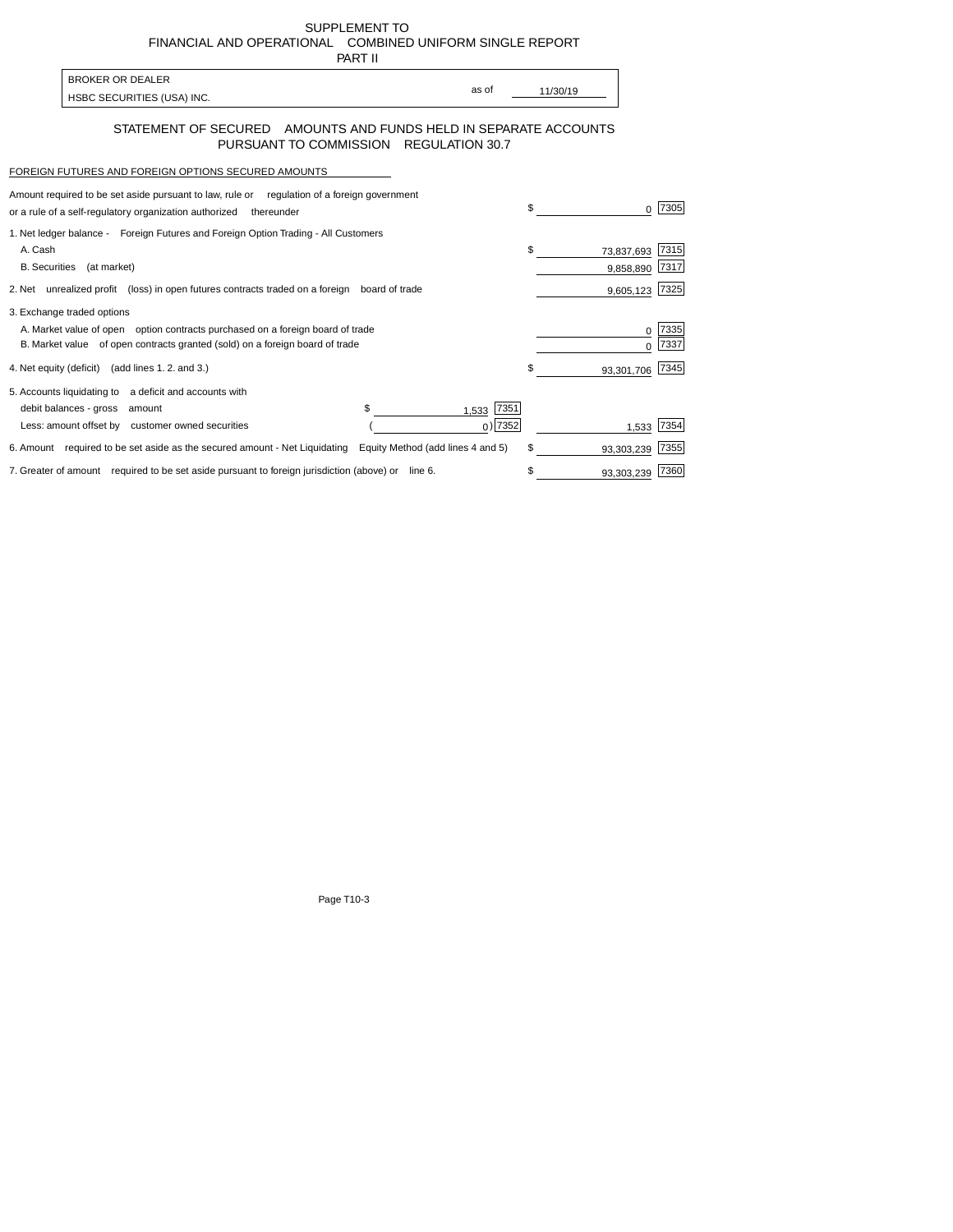## SUPPLEMENT TO FINANCIALAND OPERATIONALCOMBINED UNIFORM SINGLE REPORT

PART II

| <b>BROKER OR DEALER</b>                                                                           |                       |                                            |
|---------------------------------------------------------------------------------------------------|-----------------------|--------------------------------------------|
| HSBC SECURITIES (USA) INC.                                                                        | as of                 | 11/30/19                                   |
| STATEMENT OF SECURED AMOUNTS AND FUNDS HELD IN SEPARATE<br>PURSUANT TO COMMISSION REGULATION 30.7 |                       | <b>ACCOUNTS</b>                            |
| FUNDS DEPOSITED IN SEPARATE REGULATION 30.7 ACCOUNTS                                              |                       |                                            |
| 1. Cash in banks                                                                                  |                       |                                            |
| A. Banks located in the United States                                                             | \$<br>20,570,029 7500 |                                            |
| B. Other banks qualified under Regulation 30.7                                                    |                       |                                            |
| 7510<br>Name(s):<br><b>HARRIS TRUST</b>                                                           |                       | $0\ \overline{7520}$ \$<br>20,570,029 7530 |
| 2. Securities                                                                                     |                       |                                            |
| A. In safekeeping with banks located in the United States                                         | \$<br>27,612,172 7540 |                                            |
| B. In safekeeping with other banks qualified under Regulation<br>30.7                             |                       |                                            |
| 7550<br>Name(s):<br><b>HARRIS TRUST</b>                                                           |                       | 0 7560<br>27,612,172 7570                  |
| 3. Equities with registered futures commission merchants                                          |                       |                                            |
| A. Cash                                                                                           | \$                    | $0$ 7580                                   |
| <b>B.</b> Securities                                                                              | $\mathbf 0$           | 7590                                       |
| C. Unrealized gain (loss) on open futures contracts                                               | 0                     | 7600                                       |
| D. Value of long option contracts                                                                 | 0                     | 7610                                       |
| E. Value of short option contracts                                                                |                       | $0)$ 7615<br>0 7620                        |
| 4. Amounts held by clearing organizations of foreign boards of<br>trade                           |                       |                                            |
| 7630<br>Name(s):                                                                                  |                       |                                            |
| A. Cash                                                                                           | \$                    | 7640                                       |
| <b>B.</b> Securities                                                                              |                       | 7650                                       |
| C. Amount due to (from) clearing organizations - daily<br>variation                               |                       | 7660                                       |
| D. Value of long option contracts                                                                 |                       | 7670                                       |
| E. Value of short option contracts                                                                |                       | ) 7675<br>7680                             |
| 5. Amounts held by members of foreign boards of trade<br>Name(s):<br>7690                         |                       |                                            |
| A. Cash                                                                                           | \$<br>80,016,492 7700 |                                            |
| <b>B.</b> Securities                                                                              |                       | 0 7710                                     |
| C. Unrealized gain (loss) on open futures contracts                                               | 9,606,465 7720        |                                            |
| D. Value of long option contracts                                                                 |                       | 0 7730                                     |
| E. Value of short option contracts                                                                |                       | $0$ ) 7735<br>89.622.957                   |
| 6. Amounts with other depositories designated by a foreign<br>board of trade                      |                       |                                            |
| 7750<br>Name(s):                                                                                  |                       | 0 7760                                     |
| 7. Segregated funds on hand (describe:                                                            |                       | $0$ [7765]                                 |
| 8. Total funds in separate section 30.7 accounts                                                  |                       | \$<br>137,805,158 7770                     |
| 9. Excess (deficiency) set Aside Funds for Secured Amount (subtract Line 7 Secured                |                       |                                            |
| Statement page T10-3 from Line 8)                                                                 |                       | \$<br>44,501,919 7380                      |
| 10. Management Target Amount for Excess funds in separate section 30.7 accounts                   |                       | 25,000,000 7780<br>$\int$                  |
| 11. Excess (deficiency) funds in separate 30.7 accounts over (under) Management Target            |                       | 19,501,919 7785<br>$\sim$                  |
|                                                                                                   |                       |                                            |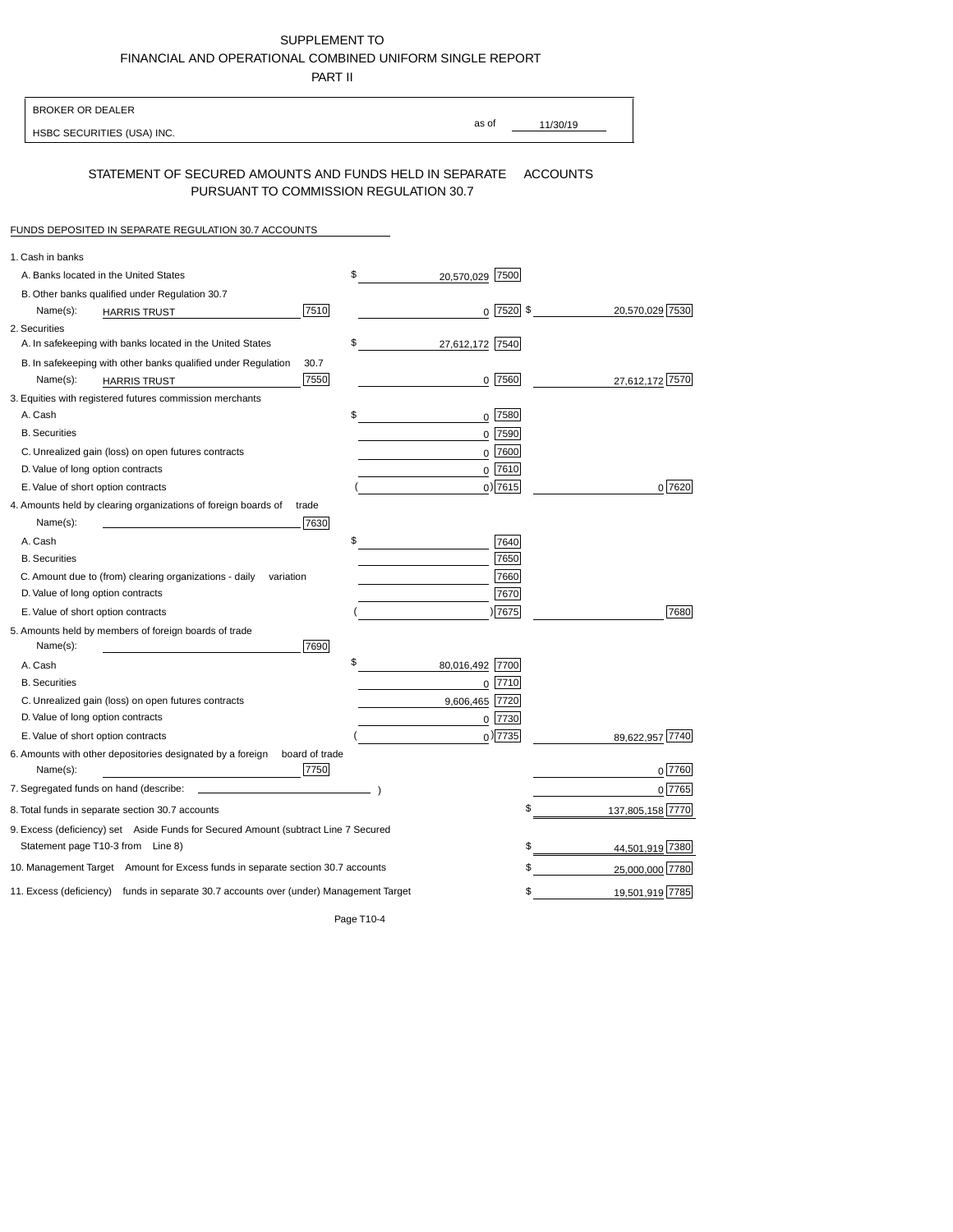SUPPLEMENT TO FINANCIALAND OPERATIONAL COMBINED UNIFORM SINGLE REPORT

| PART II                                                                                                                              |          |                     |               |
|--------------------------------------------------------------------------------------------------------------------------------------|----------|---------------------|---------------|
| <b>BROKER OR DEALER</b><br>as of                                                                                                     |          |                     |               |
| HSBC SECURITIES (USA) INC.                                                                                                           | 11/30/19 |                     |               |
| STATEMENT OF CLEARED  SWAPS CUSTOMER SEGREGATION REQUIREMENTS AND<br>FUNDS IN CLEARED SWAPS CUSTOMER ACCOUNTS UNDER 4D(F) OF THE CEA |          |                     |               |
| <b>Cleared Swaps Customer Requirements</b>                                                                                           |          |                     |               |
| 1. Net ledger balance                                                                                                                |          |                     |               |
| A. Cash                                                                                                                              | \$       | 650,200,035 8500    |               |
| B. Securities (at market)                                                                                                            |          | 579,979,884 8510    |               |
| 2. Net unrealized profit (loss) in open cleared swaps                                                                                |          | $(94,678,583)$ 8520 |               |
| 3. Cleared swaps options                                                                                                             |          |                     |               |
| A. Market value of open cleared swaps option contracts purchased                                                                     |          |                     | 0 8530        |
| B. Market value of open cleared swaps option contracts granted (sold)                                                                |          |                     | 0 8540        |
| 4. Net equity (deficit) (add lines 1, 2, and 3)                                                                                      | \$       | 1,135,501,336 8550  |               |
| 5. Accounts liquidating to a deficit and accounts with                                                                               |          |                     |               |
| 18,470,018 8560<br>debit balances - gross amount<br>\$                                                                               |          |                     |               |
| Less: amount offset by customer owned securities<br>15,785,383) 8570                                                                 |          | 2,684,635 8580      |               |
| 6. Amount required to be segregated for cleared swaps customers (add lines 4 and 5)                                                  | \$       | 1,138,185,971       | 8590          |
| Funds in Cleared Swaps Customer Segregated Accounts                                                                                  |          |                     |               |
| 7. Deposited in cleared swaps customer segregated accounts at banks                                                                  |          |                     |               |
| A. Cash                                                                                                                              |          | 141,587,620 8600    |               |
| B. Securities representing investments of cleared swaps customers' funds (at market)                                                 |          |                     | 0 8610        |
| C. Securities held for particular cleared swaps customers in lieu of cash (at market)                                                |          | 4,920,216 8620      |               |
| 8. Margins on deposit with derivatives clearing organizations in cleared swaps customer segregated accounts                          |          |                     |               |
| A. Cash                                                                                                                              |          | 32,452,608 8630     |               |
| B. Securities representing investments of cleared swaps customers' funds (at market)                                                 |          | 567,978,150 8640    |               |
| C. Securities held for particular cleared swaps customers in lieu of cash (at market)                                                |          | 575,059,668 8650    |               |
| 9. Net settlement from (to) derivatives clearing organizations                                                                       |          | 1,505,632 8660      |               |
| 10. Cleared swaps options                                                                                                            |          |                     |               |
| A. Value of open cleared swaps long option contracts                                                                                 |          |                     | 0 8670        |
| B. Value of open cleared swaps short option contracts                                                                                |          |                     | 0 8680        |
| 11. Net equities with other FCMs                                                                                                     |          |                     |               |
| A. Net liquidating equity                                                                                                            |          |                     | 0 8690        |
| B. Securities representing investments of cleared swaps customers' funds (at market)                                                 |          |                     | $0^{8700}$    |
| C. Securities held for particular cleared swaps customers in lieu of cash (at market)                                                |          |                     | 0 8710        |
| 12. Cleared swaps customer funds on hand (describe:                                                                                  |          |                     | 0 <u>8715</u> |
| 13. Total amount in cleared swaps customer segregation (add lines 7 through 12)                                                      | \$       | 1,323,503,894 8720  |               |
| 14. Excess (deficiency) funds in cleared swaps customer segregation (subtract line 6 from line 13)                                   | \$       | 185,317,923 8730    |               |
| 15. Management Target Amount for Excess funds in cleared swaps segregated accounts                                                   | \$       | 177,000,000 8760    |               |
| (deficiency) funds in cleared swaps customer segregated accounts over<br>16. Excess                                                  |          |                     |               |
| (under)<br><b>Management Target Excess</b>                                                                                           | \$       | 8,317,923 8770      |               |
|                                                                                                                                      |          |                     |               |